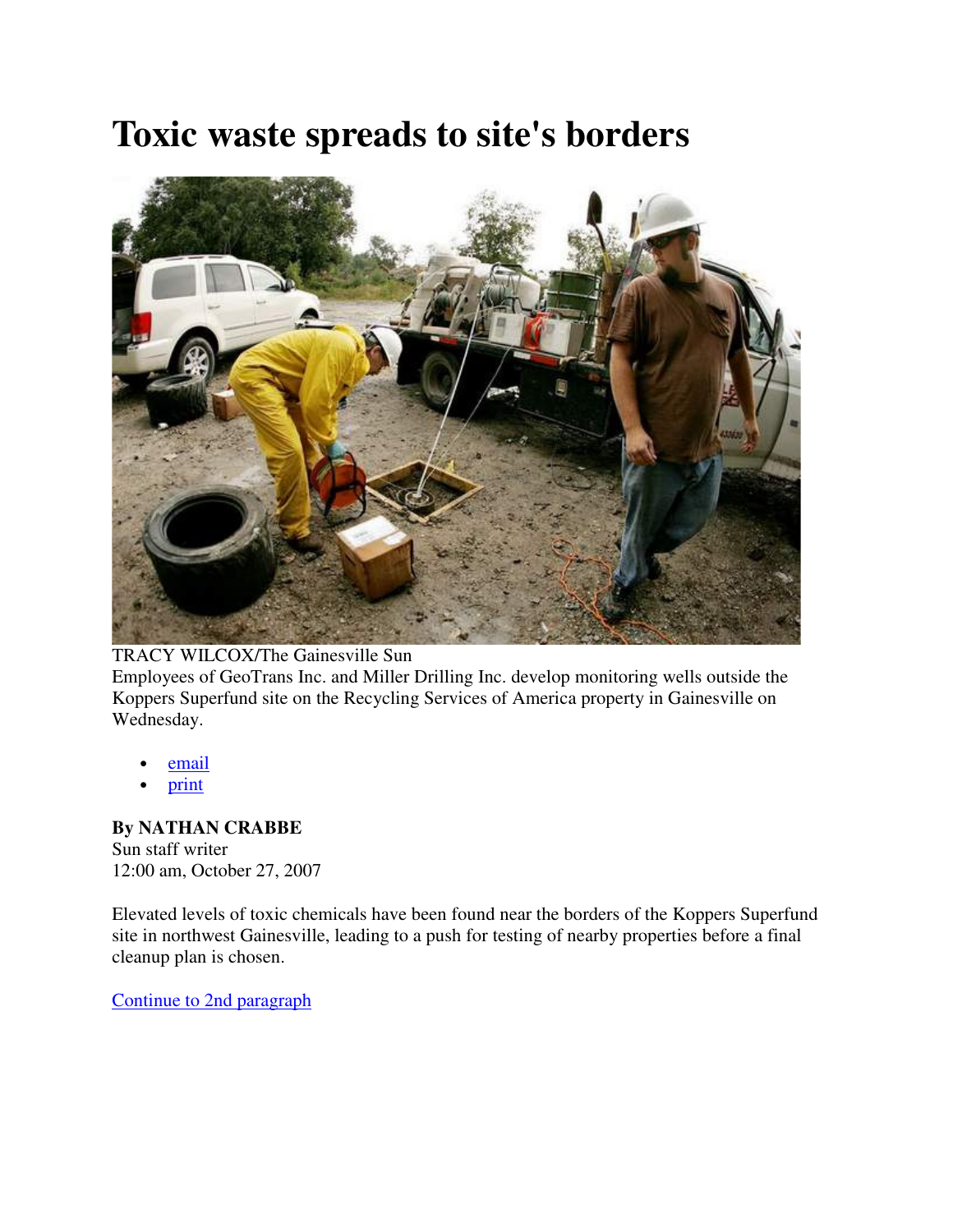# **Monitoring wells**

New wells are being drilled near the Koppers Superfund site to check for spreading contamination.



ROB MACK/The Gainesville Sun

#### enlarge

Eleven monitoring wells are being installed in roads and on private properties near the site, which is located north of NW 23rd Avenue and west of Main Street. The wells are intended to show whether contamination has spread in groundwater under those properties.

Alachua County officials are also asking for soil to be tested from some of the dozens of homes west of the site. A recent round of on-site soil tests found toxic chemicals near the western boundary at levels nearly 130 times state cleanup standards for residential properties.

"We don't think this is a reason for people to be alarmed short-term," said Chris Bird, director of the Alachua County Environmental Protection Department. "A lot of this is important in the context of the long-term cleanup of the site."

With the site having been a part of the federal Superfund program for nearly 25 years, the work is expected to form the basis of a final cleanup plan. A timeline from the U.S. Environmental Protection Agency has the plan being selected in 2009.

The deadline should be met, but it will take years longer for the cleanup to be done, said Mitchell Brourman, an environmental manager for Beazer East. The Pittsburgh-based company briefly owned the site and maintains legal responsibility for the cleanup.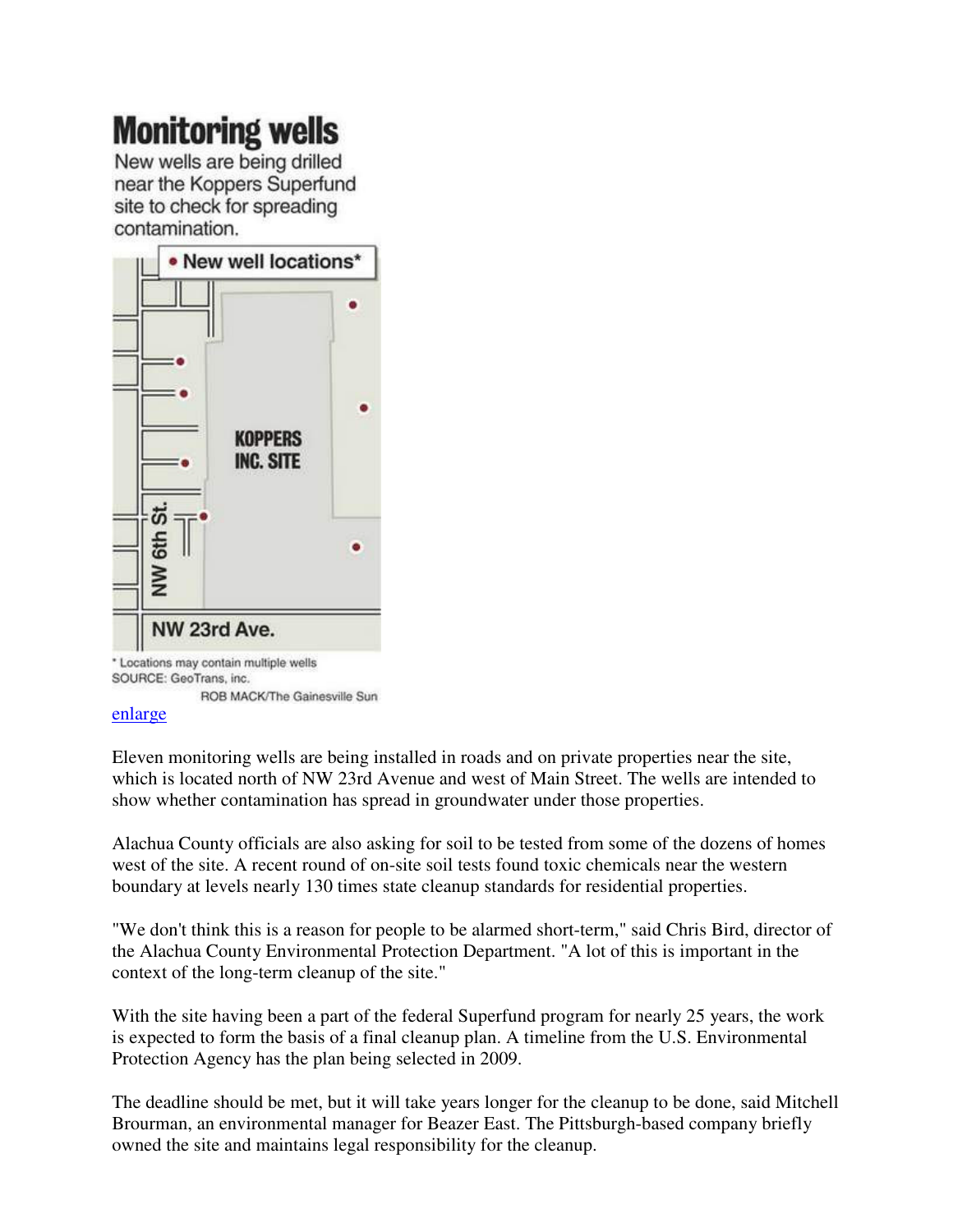"You're not going to go there and erase 50 years of industrial activity in a year or two," Brourman said.

The 90-acre site is contaminated with a mix of wood-treating chemicals called creosote. Creosote contains chemicals that have been shown to cause cancer, neurological disorders and reproductive problems.

The property has housed a wood-treating operation since 1916, although use of creosote ended in the early 1990s. Beazer bought the site after the contamination occurred, then sold the property but maintained liability for the cleanup.

The property is bordered by homes on the west near NW 6th Street and businesses on the east near N. Main Street. It is two miles south of the Murphree Wellfield, which provides the city's drinking water.

GRU would have liked to see immediate steps taken to prevent threats to the drinking water supply, said Rick Hutton, senior water and wastewater engineer for the utility. But he said the testing is needed to ensure the cleanup adequately deals with contamination.

"They really need to do the investigation before they come up with the final remedy," he said.

While previous testing has focused on groundwater, new tests have looked at soil on the site. A recent round of tests, released this week, found levels of dioxins 2.5 to 129 times the state of Florida's cleanup standard for residential properties.

Elevated levels of dioxins were found in the top three inches of soil on the eastern and western borders of the site. Exposure to dioxins is associated with a wide range of health problems including impairment of the immune system and developmental disorders.

Bird said the samples indicate contamination has blown from creosote-heavy patches within the site to the boundaries. The results raise questions about whether the contamination has also blown onto nearby homes, he said, showing the need for off-site testing.

"There are a lot of things we don't know, and we won't know until there's samples taken," Bird said.

Brourman said the company is "still digesting" the results of the latest testing. The company will use the testing as the basis of the final cleanup plan, he said. "We're going to get our hands around the global size of it," he said.

He said the company has spent \$7.5 million on the installation of 58 wells in the past two years, including the 11 new off-site wells. The wells that are now being installed will gauge whether contamination has spread outward in a middle section of clay and groundwater called the Hawthorn Group.

The work started in September and is expected to be finished in the next two months. The installation of a well at the end of NW 26th Avenue accidentally damaged a sewer line, causing delays.